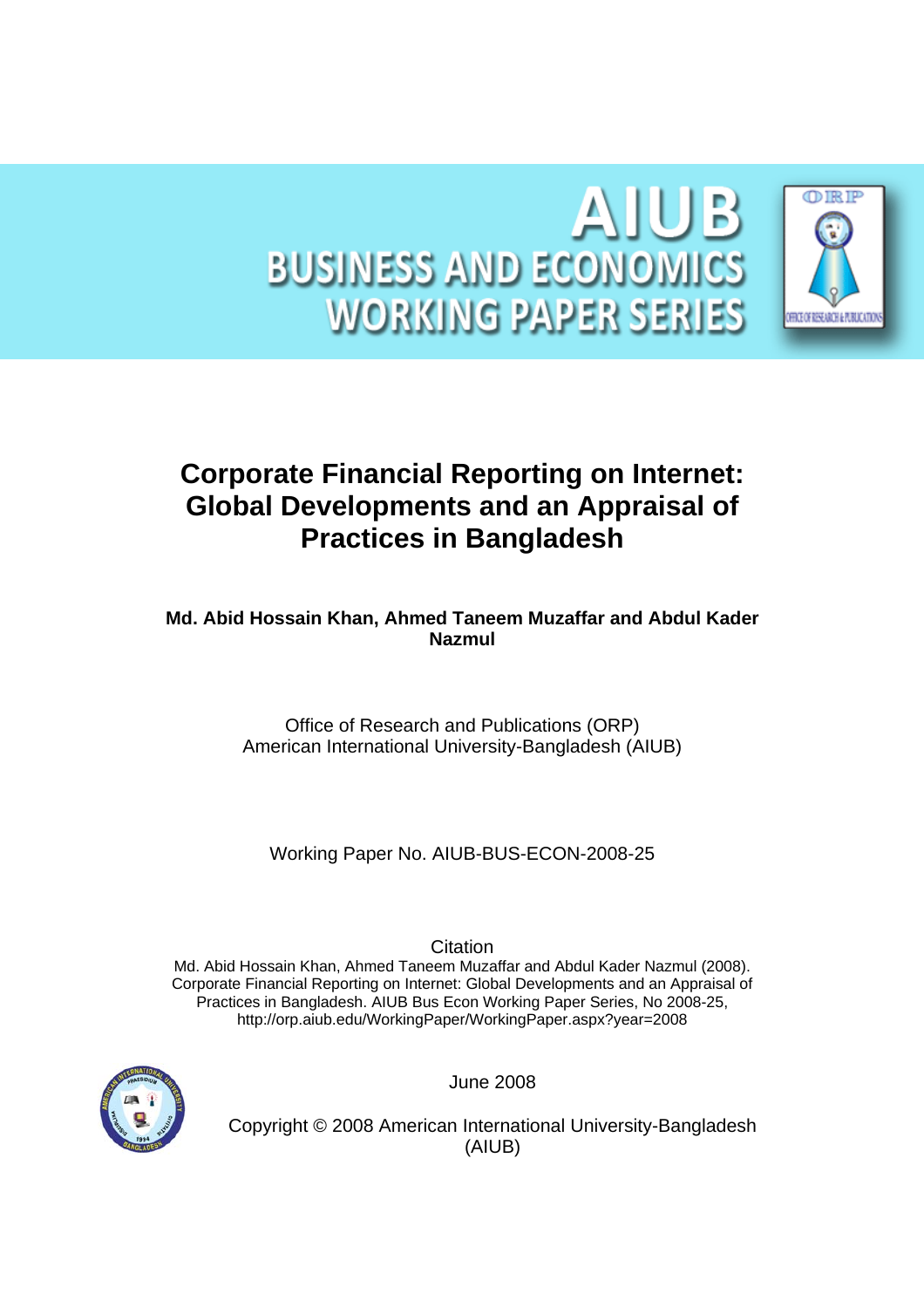## **CORPORATE FINANCIAL REPORTING ON INTERNET: GLOBAL DEVELOPMENTS AND AN APPRAISAL OF PRACTICES IN BANGLADESH**

#### Authors

**Md. Abid Hossain Khan, ACA Senior Lecturer in Accounting**  School of Business Independent University Bangladesh (IUB) Chittagong Campus 12, Jamal Khan Road Chittagong, Bangladesh. Tel: 88 031 611262 EXT 132 Fax: 88 031 611263 Email: abid9khan@yahoo.com

#### **Ahmed Taneem Muzaffar Senior Lecturer**

Department of Economics East West University (EWU) 43 Mohakhali C/A, Dhaka 1212 Bangladesh. Tel: 88 02 9882308, 9887989, Ext 126 Fax: 88 02 8812336 Email: taneemm@yahoo.com

### **Abdul Kader Nazmul**

**Assistant Professor**  School of Business American International University-Bangladesh Tel: 88 02 8815386-7 Ext. 119 Cell:88 0155 2312191 Fax: 88 02 8813233 Email: aknazmul@aiub.edu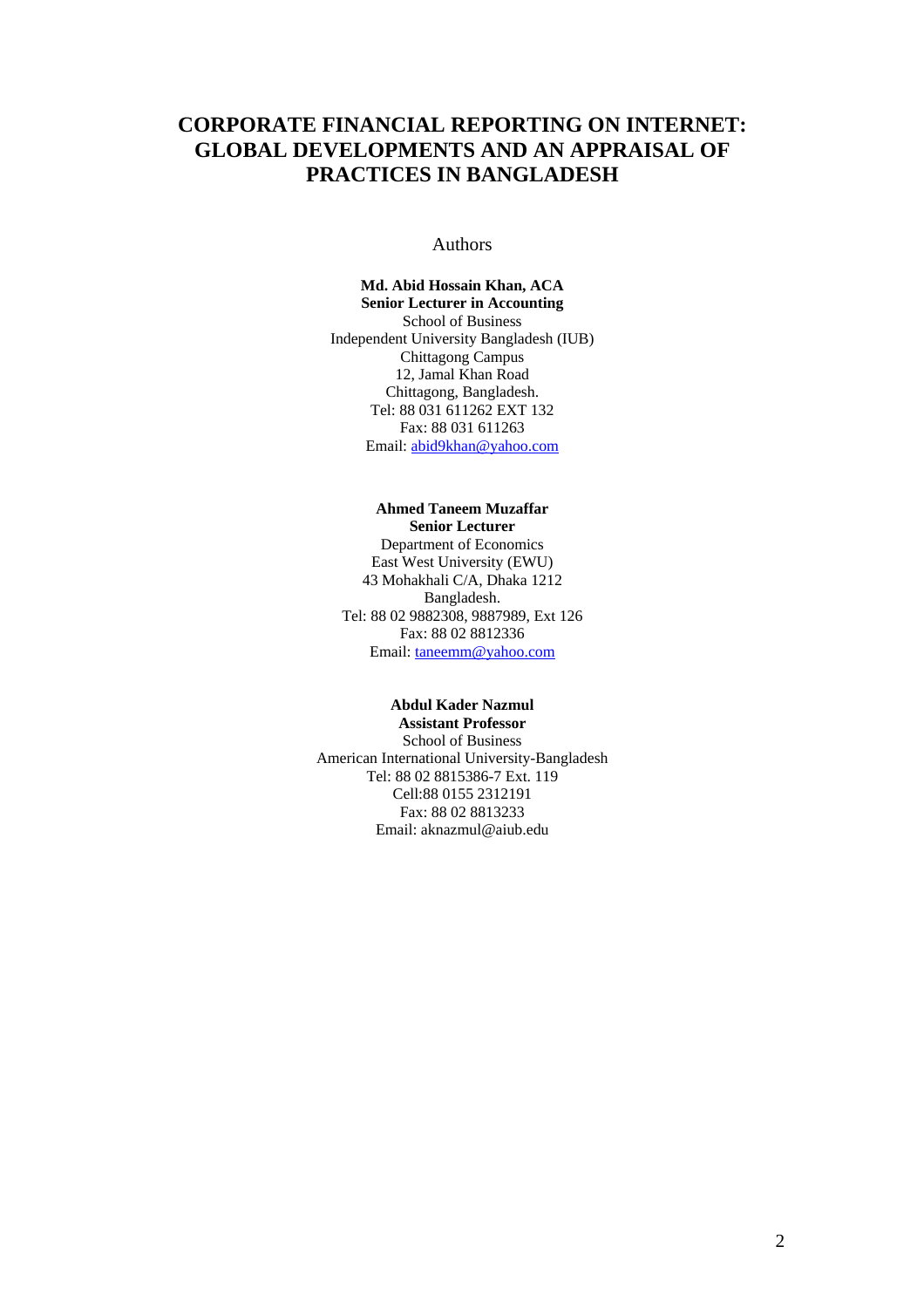## **ABSTRACT**

*The use of internet technology for corporate reporting is currently a well-established practice in many countries that have developed securities market. Investors find corporate web sites as a convenient way of collecting financial information of companies.* 

*Corporations also find the internet to be the most prompt and economical means of information dissemination. The practice of corporate reporting on the internet is relatively new in Bangladesh. However, the fast development of securities market in Bangladesh has caused expansion of this practice day by day. The paper investigates the emerging issues of online corporate financial reporting in the global context. It then makes an attempt to provide an appraisal of the current practice of corporate financial reporting on the internet by Bangladeshi companies and tries to provide recommendations in the light of global developments. The research reveals that although many of the issues relating to online financial reporting have been addressed by different standard setters worldwide, they have been overlooked in Bangladesh and some of these issues need particular attention for continued development and further guidance in this area.*

**Keywords:** Financial reporting on internet, Accounting Standards, Institutional Pronouncements, Users expectations, Information dissemination.

## **INTRODUCTION**

The commercial use of the internet has grown at a tremendous pace over the last twelve years throughout the world. "*World Wide Web"* is recognized as one of the most rapidly growing areas of internet which offers the users the facility to access documents containing text, graphics, sound, and video. The technology is used successfully for various forms of business communication and information dissemination, for instance for the purpose of marketing. In recent years another potential area where it is used is corporate reporting. Lymer (2003) reports that a large number of companies worldwide adopted internet for corporate reporting. This practice is well established in many countries which have developed securities market. Investors find corporate web sites a convenient way of collecting information of companies such as periodic and annual financial statements, press releases, speeches, and product information. Regulators of securities in different countries have permitted the use of internet for corporate performance reporting. The paper makes an attempt to investigate issues relating to corporate financial reporting (CFR) on internet with a special reference to Bangladesh. The aim is to review the global scenario of CFR on the web and explore the proclamations made by different experts and regulatory institutions worldwide in respect of internet based CFR. It then tries to provide an appraisal of the internet based CFR practices in Bangladesh.

Corporate financial reporting on internet is potentially useful for a number of reasons. Both users and producers can access corporate data by using an established network structure at a low cost. Unlike paper versions, an instant access to data at convenient times for users is possible (ICAEW, 1997). Internet provides for a broadcast medium for corporate reports (Parker, 1982). Its presentation flexibility is less constrained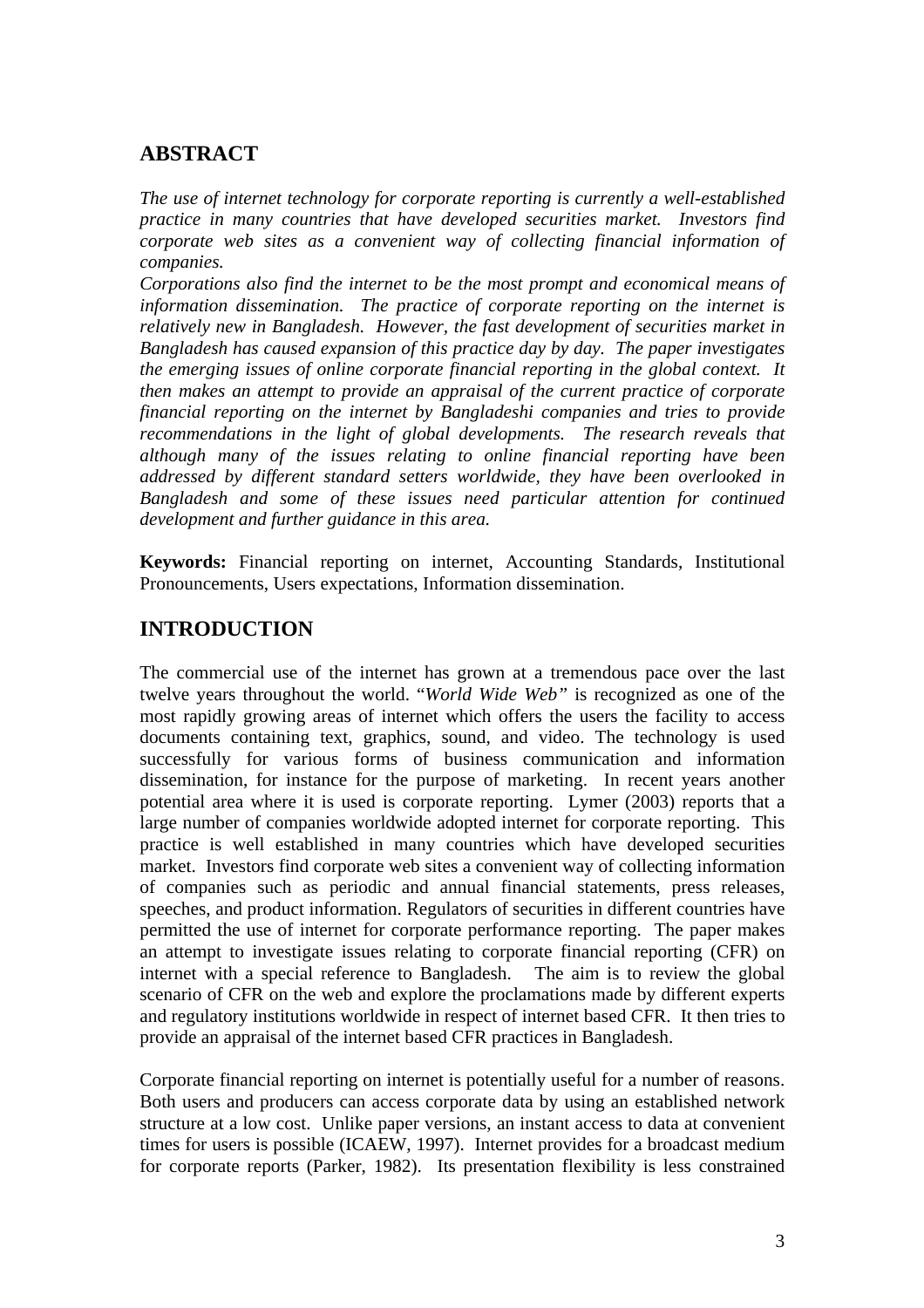compared to the traditional paper versions (Green and Spaul, 1997). It also enables users to export data for manipulation.

Standard setting bodies across the world are concerned with the issue of global reach of corporate reporting and of jurisdictions of accounting regulations. The Internet offers a potential delivery mechanism to enable standards to operate on a global scale in a way not possible before.

## **Research Method**

## **Secondary research**

In order to examine the present status of the global developments with reference to financial reporting on internet (FRI) we conducted a secondary research by going through relevant articles, working papers, white papers and pronouncements by different professional and regulatory bodies. The information, then, was used to evaluate the Bangladesh scenario with respect to FRI.

## **Questionnaire survey and focus group discussion**

The research attempts to analyze the issues relating to FRI in Bangladesh through focus group discussions (FGD) with different stakeholders and the responses on a structured questionnaire. Initially the research involved FGD with different stakeholders of FRI in order to identify the problems and weaknesses as well as to find possible solutions to the same. The stakeholders include representatives of investors, Securities and Exchange Commissions (SEC), Chittagong Stock Exchange (CSE), Dhaka Stock Exchange (DSE), stockbrokers, IT experts, members of Institute of Chartered Accountants of Bangladesh (ICAB) and Institute of Cost and Management Accountants of Bangladesh (ICMAB). Subsequently a questionnaire was developed and we carried out the questionnaire survey on investors---the regular users of FRI--- with a view to identifying and measuring the extent of the problems. Using 5 point Bi- polar Scale System we measured the opinions expressed. In this scale  $+3$  denotes full agreement,  $+2$  medium agreement, 0 no comment and on the contrary "-"signs indicate the reverse situations on the same scale.

## **FINANCIAL REPORTING AND ITS USERS**

Financial reporting is regarded as an important and effectual means of dissemination of financial information. It is useful because it assists people to answer questions and make better decisions. Financial information is better provided by means of financial reporting other than formal financial statements. Examples include the president's letter, supplementary schedules in the corporate annual report, prospectus, news releases and management's forecasts. The demand for information in financial reports regarding business enterprises comes from both outside and inside (Eskew and Jensen, 1996). The users of financial reporting outside the business usually want summarized information in standardized forms and reported at certain intervals. On the contrary, the inside users look for tailored information to help them taking specific decisions and reported at frequent intervals and sometimes produced on the basis of request.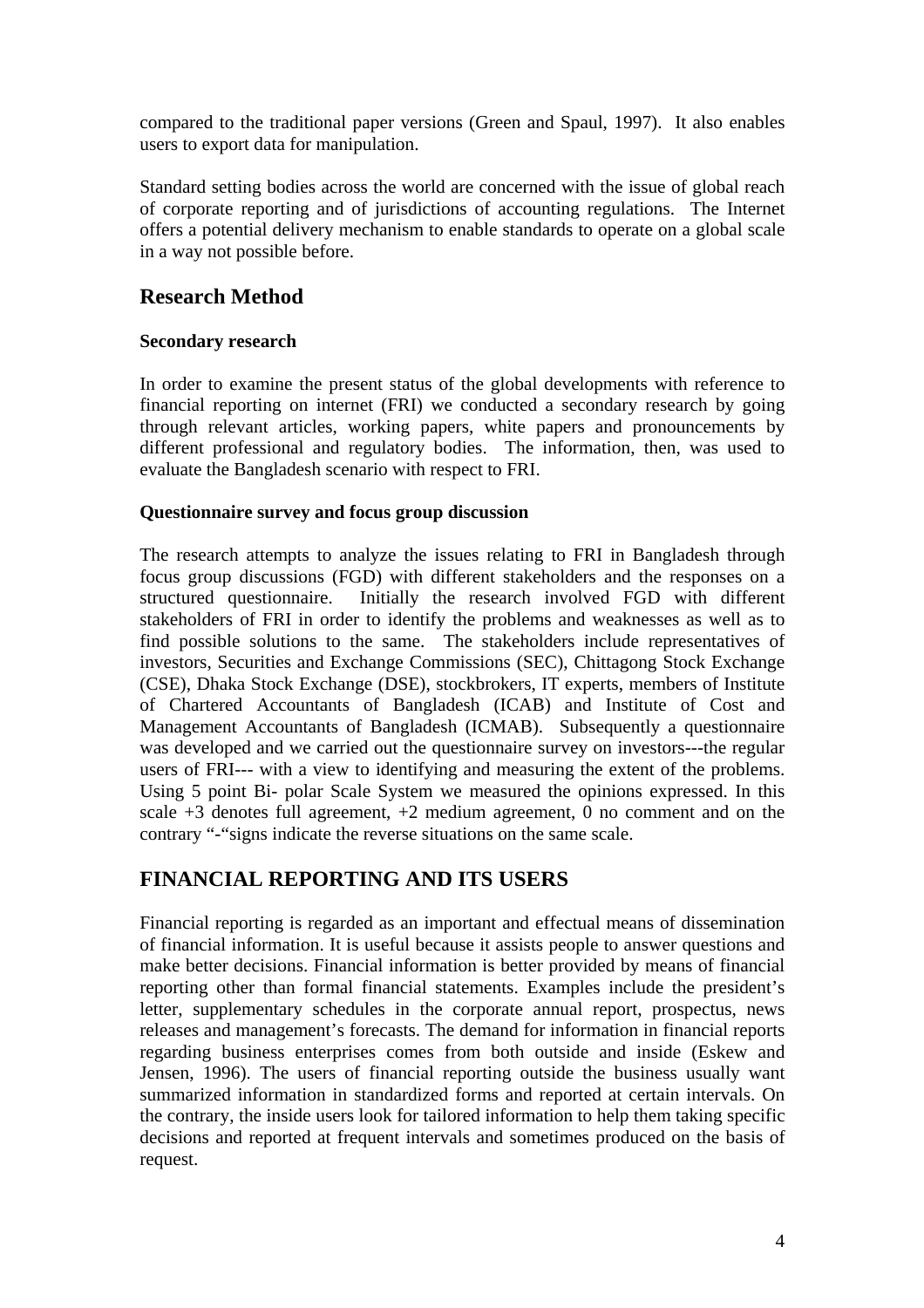### **Outside Demand**

The principal demand for accounting information comes from outsiders of the business especially capital market participants, governments and to some extent from special-interest groups.

#### *Capital Markets*

Capital market plays a vital role in the economy by arranging the investment in business activities. The investors in capital markets need information for the sake of different inspections in which financial reporting has the most importance. Based on this, investors decide whether to invest in a business; in the case of investment made in the past, whether to keep it or sell it.

#### *Government*

The regulatory bodies of a country authorized to collect tax need financial reports of companies to determine taxes owed by businesses as well as to implement a variety of regulatory objectives. Sometimes government uses it as a macro planning in formulating economic policy of the country.

#### *Special-Interest Groups*

Special-interest groups include labor unions, consumer action groups, consumers, competing businesses, financial advisors and the general public. These outsiders seek information presented in financial reports of businesses as a basis for furthering their own interests. The union uses financial information from financial reports made public by the company in order to support its argument for increased employee wages and benefits. In the same way other groups exploit financial reporting information for serving their own interests.

### **Inside Demand**

 The insiders also need accounting information for decision making. The insiders represent two groups – managers and employees.

#### *Managers*

Managers need accounting information to control both human and material resources of business and to direct resources to the most promising outcomes of the enterprise. They also use financial reporting information to evaluate the state of affairs of the business and make important decisions relating to different aspects of business having both long-term and shortterm impacts.

#### *Employees*

Employees, the work force of an enterprise, are simultaneously held responsible for making contribution to the employer's business and plans for their careers. Employees use financial information received from various sources to determine the extent of their input required for the improvement of the business and thereby strengthening their own positions. Moreover sometimes they are found assessing the security of their current position and the potentiality based on the scenario depicted by financial reporting.

## **MODES OF FINANCIAL REPORTING ON INTERNET**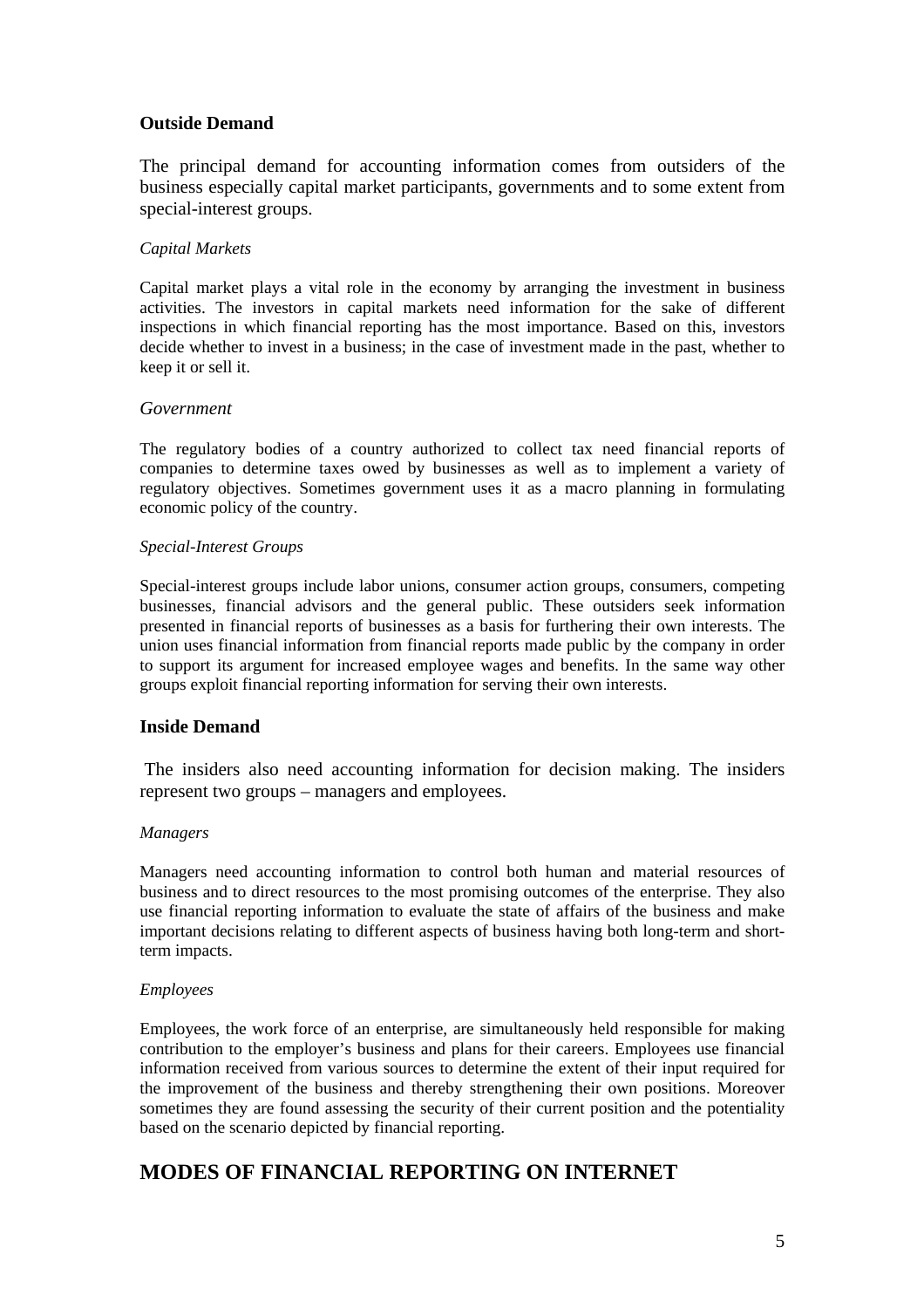Companies throughout the world use different computer software for financial reporting purposes. Amongst the technologies are Microsoft Word and Microsoft Excel which were previously used to distribute and exhibit financial as well as other forms of information through Internet. The major technologies currently employed in internet financial reporting are HTML (Hypertext Markup Language) and Adobe Acrobat. Very recently, an exclusively new technology, XBRL (extensible Business Reporting Language) has appeared to be most effective and has gained acceptance as a unique computing language with seamless fashion in developed countries of the world.

## **MS Word and MS Excel**

Microsoft Word and Microsoft Excel are two widely used application software developed and marketed by Microsoft. Some companies structure their financial information on their websites in Microsoft Excel spreadsheets or comma-delimited text files. These types of files can be imported into the database of the receiver's system for further processing. These formats imply great potential benefits especially for financial analysts by transferring financial data to their own financial indicators. However, common attributes that characterize information on the websites like hypertext and user friendly visualization of data are neglected. Moreover, credibility and authenticity of financial information is quite impossible to ensure because the downloaded files can be manipulated before use and digital signature of concerned authority is not possible.

## **HTML**

Most of financial information dispersed through websites of corporations is presented using the Hypertext Markup Language (HTML). HTML documents consist of text, graphics, and formatting information. There are also hyperlinks that point to other documents for further and detailed information. Although hypertext structure of HTML derives great advantages, it has deficiency concerning the exchange of structured data. The data is not at all structured or indexed by specifying semantic elements so as to enabling the receiver's computer processing data automatically (Westarp, Ordelheide, Stubenrath, Buxmann and Konig, 1999).

## **Adobe Acrobat**

Many companies offer financial information in downloadable format known as Portable Document Format (PDF). PDF documents are independent formats written by Adobe's Acrobat software, which retain original fonts, colors, formatting and images on multiple computer platforms. To view, navigate, and print a PDF document the Adobe Acrobat Reader is necessary. Adobe Acrobat has many advantages in presentation of accounting information. The information comes as a package, and is identical to the printed version since fonts, colors and images are embedded. Further, it provides technical solutions for signing the reports electronically and new versions of PDF allow hyper linking of text. The advent of Acrobat provides solutions to some of the problems that exist in earlier modes of FRI.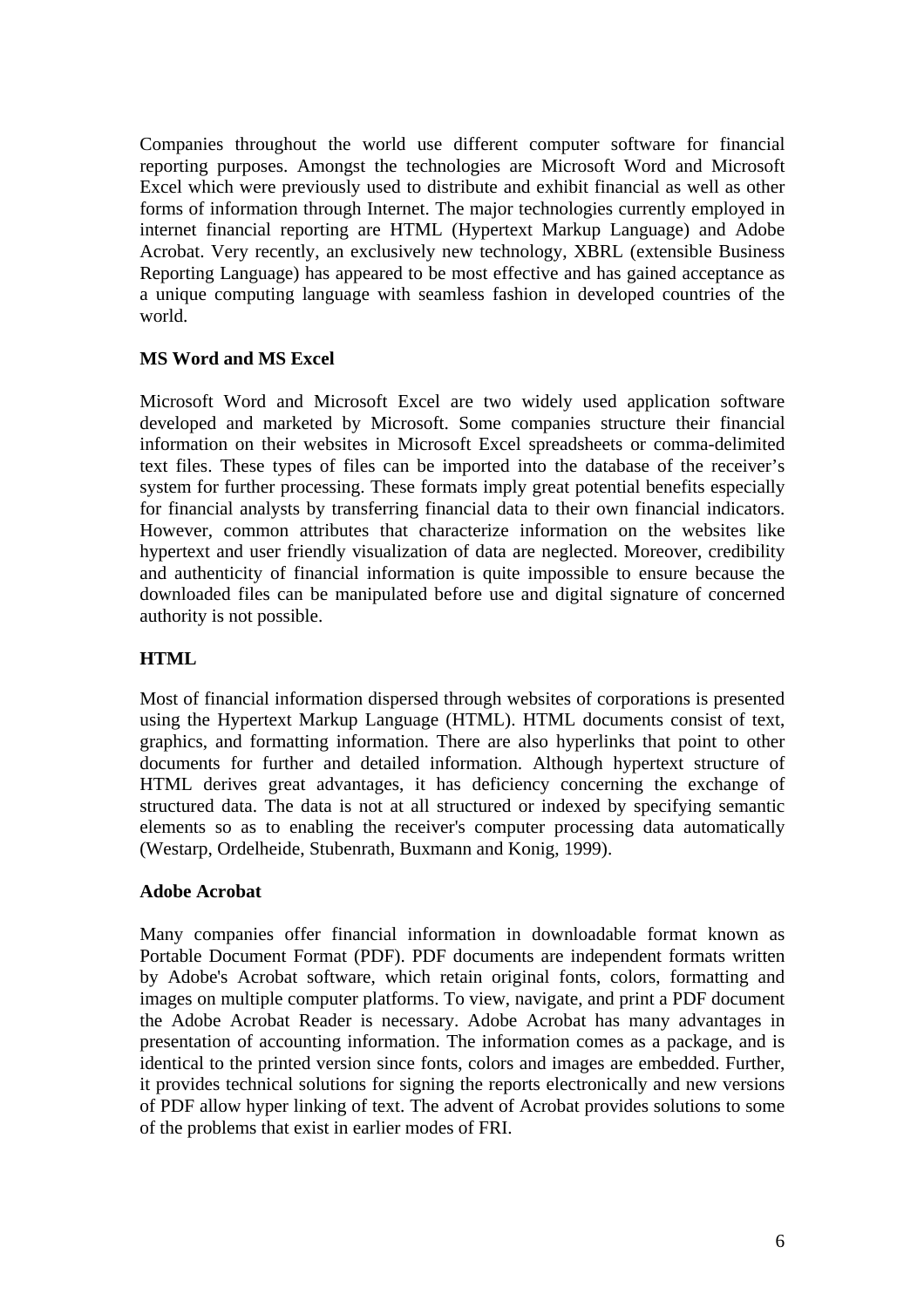It can, however, be argued that a long-term solution to Internet financial reporting cannot be made by Acrobat. Some important plausible fundamental advantages of Internet based information distribution are missing in PDF documents. Downloadable files are generally too large and automated extraction of semantic meaning from the reports is impossible (Westarp, Ordelheide, Stubenrath, Buxmann, and Konig, 1999). Furthermore, and even more important, PDF does not enable further automated data processing.

## **XML and XBRL**

XBRL is a freely available electronic language for financial reporting. It is an XML (eXtensible Markup Languages)-based framework that provides the financial community with a standard-based method to prepare and publish financial statements in a variety of formats and automatically exchange the information they contain (Richards and Smith, 2004). XBRL is not about establishing new accounting standards but enhancing the usability of the ones that we have through the digital language of business. XBRL will not require additional disclosure from companies to outside audiences.

The official website of XBRL states that it, at least at first, will be used to digitally published financial statements of companies that are issued to external users. An XBRL-based financial statement is a digitally enhanced version of paper-based financial statements, which include the balance sheet, income statement, statement of equity, statement of cash flows, and the notes to the financial statements as well as the accountant's report. "XBRL for Financial Statements" enables a dramatic improvement in the processing of financial reports. XBRL documents can be prepared efficiently, exchanged reliably, published more easily, analyzed quickly, retrieved easily by investors, and enables smarter investments

XBRL solves two significant problems through efficient preparation of financial statements in many forms and reliable extraction of specific detailed information from the different forms of financial statements (Debreceny and Gray, 2001).

The first problem is that preparing a financial statement for printing, for a Web site, and for filing today means that a company could typically enter information three times. With XBRL, information will be entered once and the same information will be "rendered" as a printed financial statement, an HTML document for a Web site, an EDGAR filing file, a raw XML file, or a specialized reporting format such as periodic banking and other regulatory reports (Richards and Smith, 2004).

The second problem is that today, extracting specified detailed information from an electronic financial statement is a manual process. For example, a company cannot tell a computer program to "Get the depreciation expense for 1999" from an electronic financial statement. If a financial statement is prepared using XBRL, computer programs can easily extract every piece of information in that statement. This also includes Web browsers on the Internet.

XBRL and XML can derive optimal benefit to various participants in the financial information supply chain, such as companies who prepare financial statements,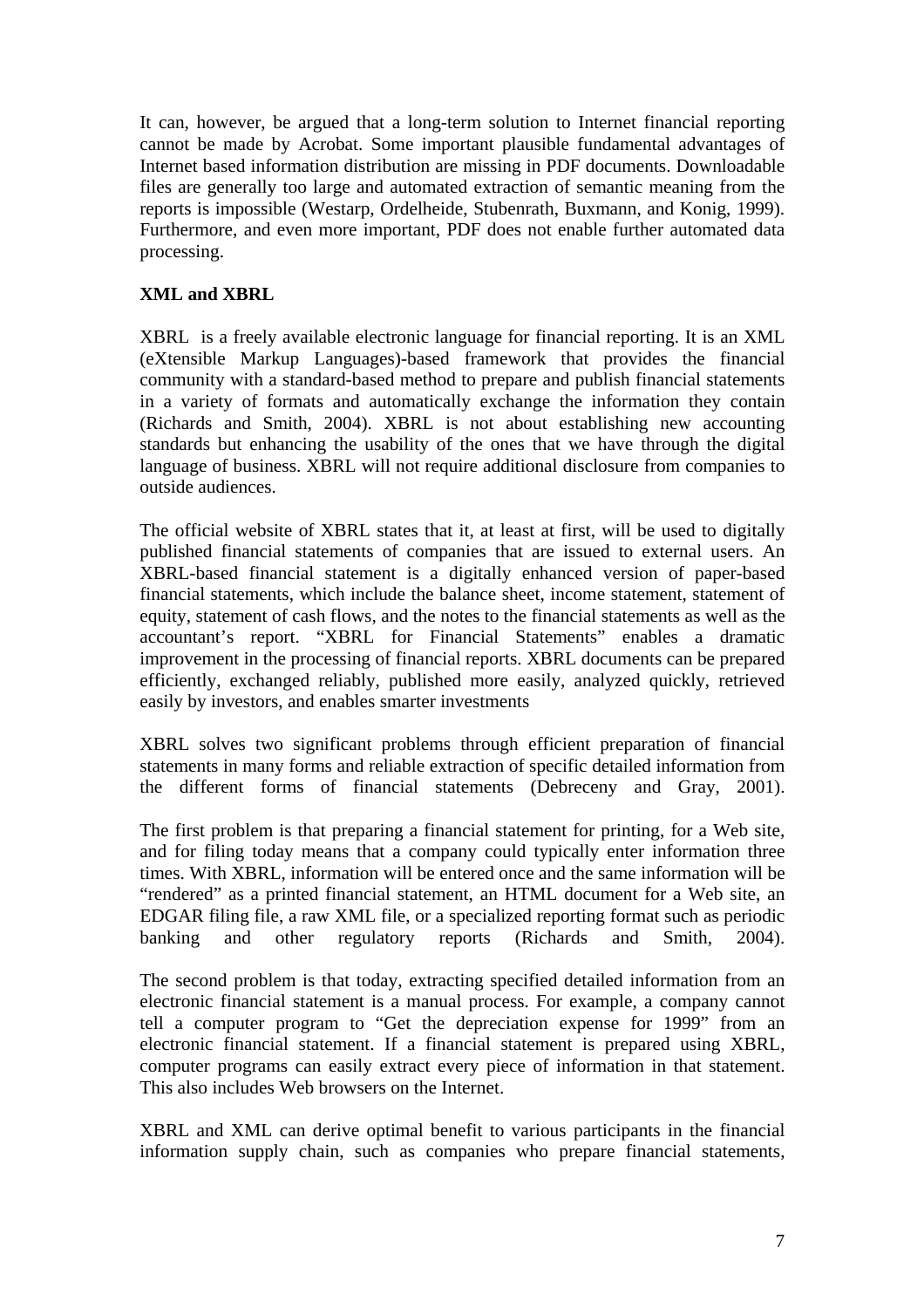analysts, investors, regulators, financial publishers, data aggregators, Independent Software Vendors etc.

|              | Hypertext | Information<br>retrieval | Further<br>automated<br>processing |
|--------------|-----------|--------------------------|------------------------------------|
| <b>PDF</b>   |           |                          |                                    |
| Excel        |           |                          |                                    |
| <b>HTML</b>  |           |                          |                                    |
| XBRL and XML |           |                          |                                    |

**TABLE 1: BENEFITS OF DATA PRESENTATION FORMATS** 

Source: *Westarp, Ordelheide, Stubenrath, Buxmann, and Konig (1999)*

The table 1 shows that all the benefits can be derived only from XBRL and XML.

## **ASPECTS OF FINANCIAL REPORTING ON INTERNET**

Financial reporting on internet has evolved facing difficulties since the use of internet for commercial purposes. Different aspects have been found in the course of development of financial reporting on internet through out the globe. The following major issues have been brought to focus.

## **The Extent of Information on Internet**

Generally three stages of corporate reporting are observed on Internet used by the corporations. In the first stage, through Internet, corporations distribute their printed reports, in most of the cases annual reports only in HTML (Hyper Text Markup Language) or Adobe Acrobat Format. In the second stage, the information of the corporations is found in such a form so that it can be promptly interacted by web search. In the third and most effective stage, the corporations provide enhanced and complete information in such a way that it involves least cost and creates opportunity to analyze data, which is not possible in printed form (Ettredge, Richardson. Scholz, 2000). HTML and Adobe Acrobat are the main two technologies, which are being used in developing FRI. When the proportion is considered, reporting in Acrobat format is being practiced to a larger extent in comparison to HTML. The contents of information found in FRI through Acrobat is identical to the printed reports where as the presentation of financial reports in HTML, XML or XBRL is made to a greater extent.

Many corporations are found to develop web sites to facilitate existing and potential investors with wide and useful corporate information. Low cost involvement and wide spectrum of information made the corporations intended to build investors sites containing different types of updated information, such as, annual reports, quarterly reports, press releases, product information, stock/share position, management information and many others.

## **Users Access to FRI**

Presentation of financial reports in any format must ensure the user access effectively so that it enables them to retrieve required information in convenient means. Users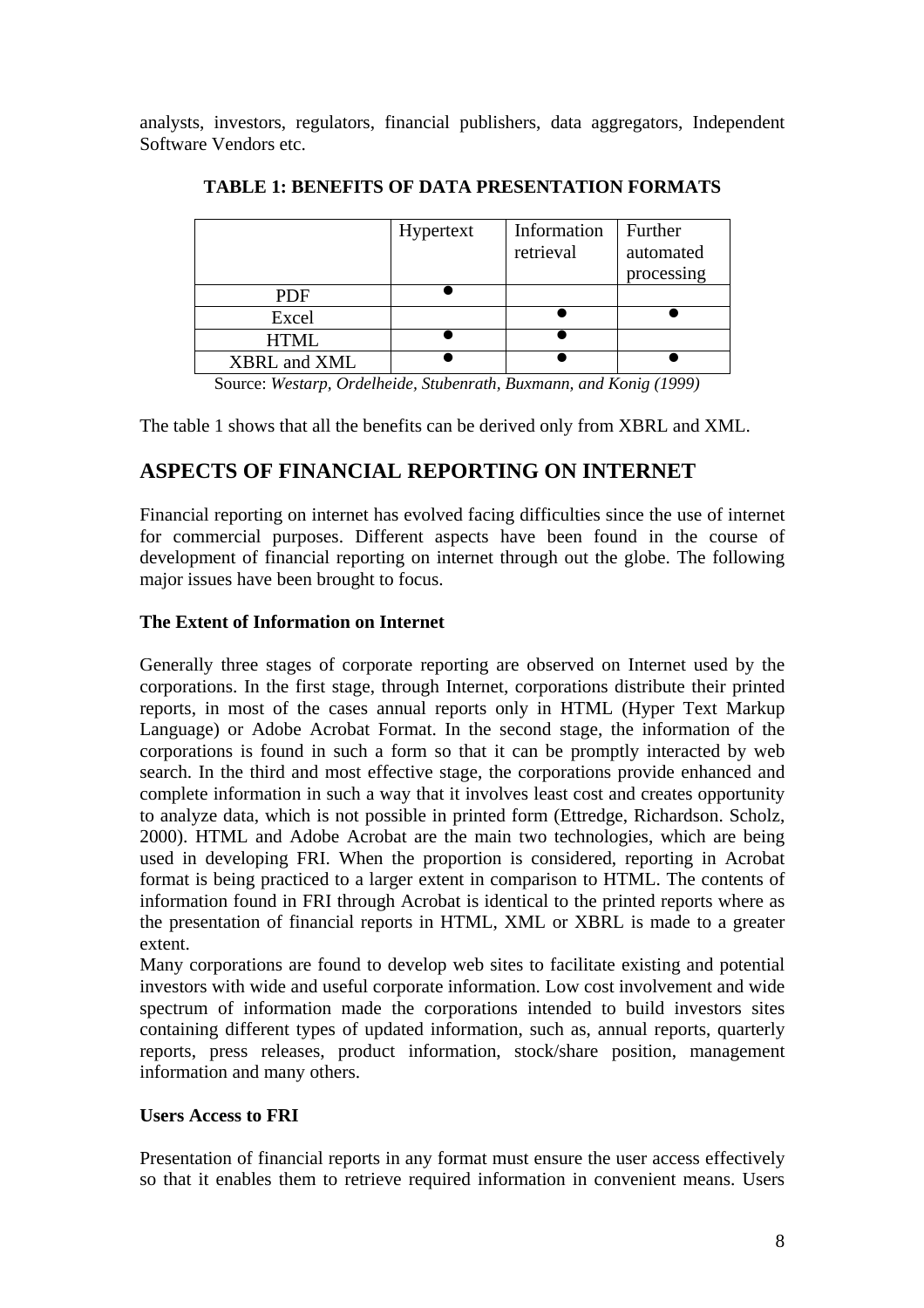access the online reports in different ways. Sometimes they are found entering directly the corporation's web site and follow the link towards Internet financial reporting or they just follow the link titled 'investor relations' that allows the access of variety of information through interlinks. Other times, using search engine such as Google.com or Yahoo.com, the users navigate directly to one of the pages of the corporate web site that contains useful information for the user. In other cases the users take access to the required information on third-party web sites when the thirdparty web sites work as information intermediaries for cost free or on subscription to corporate database. Now, it has become inevitable to find the realistic solution for prompt and safe access considering the ways in which users take access to the desired information in the web sites relating to FRI by search engines (Ashbaugh, Johnstone, Warfield, 1999). Assurance is required to be provided to the users as to not only the completeness of information but also on the status and authenticity of the reporting.

#### **Extraction of Information**

Another important aspect is the extraction of information by the users from the Internet financial reporting. With Adobe Acrobat when information is extracted, it is not found in the way as it is in the traditional print format. Moreover, the information after printed out needs to be entered into the system for further process for analysis. Most of the cases when the audit report is provided, it is kept in a separate place in the database rather than forming an integral part of the information. Ettredge, Richardson, and Scholz (2000) states that a further complexity may arise when the corporations increasingly provide alternatives or supplements to the information using dynamic interaction with the web sites rather than static presentation of information.

The abovementioned problems cause the users interrupted, inaccurate and high-priced transmission of information in financial reporting on Internet. It is required to be eliminated as far as possible since financial information plays a key role in analysis for various purposes by diversified users and reporting on different aspects of corporations. Currently XBRL based Internet financial reporting has been recognized as the ultimate means to the solution of the existing problems. Some possible solutions to the issues of user's access to the reporting web sites and the extraction of information from the database by using XBRL have been discussed in section 5.4.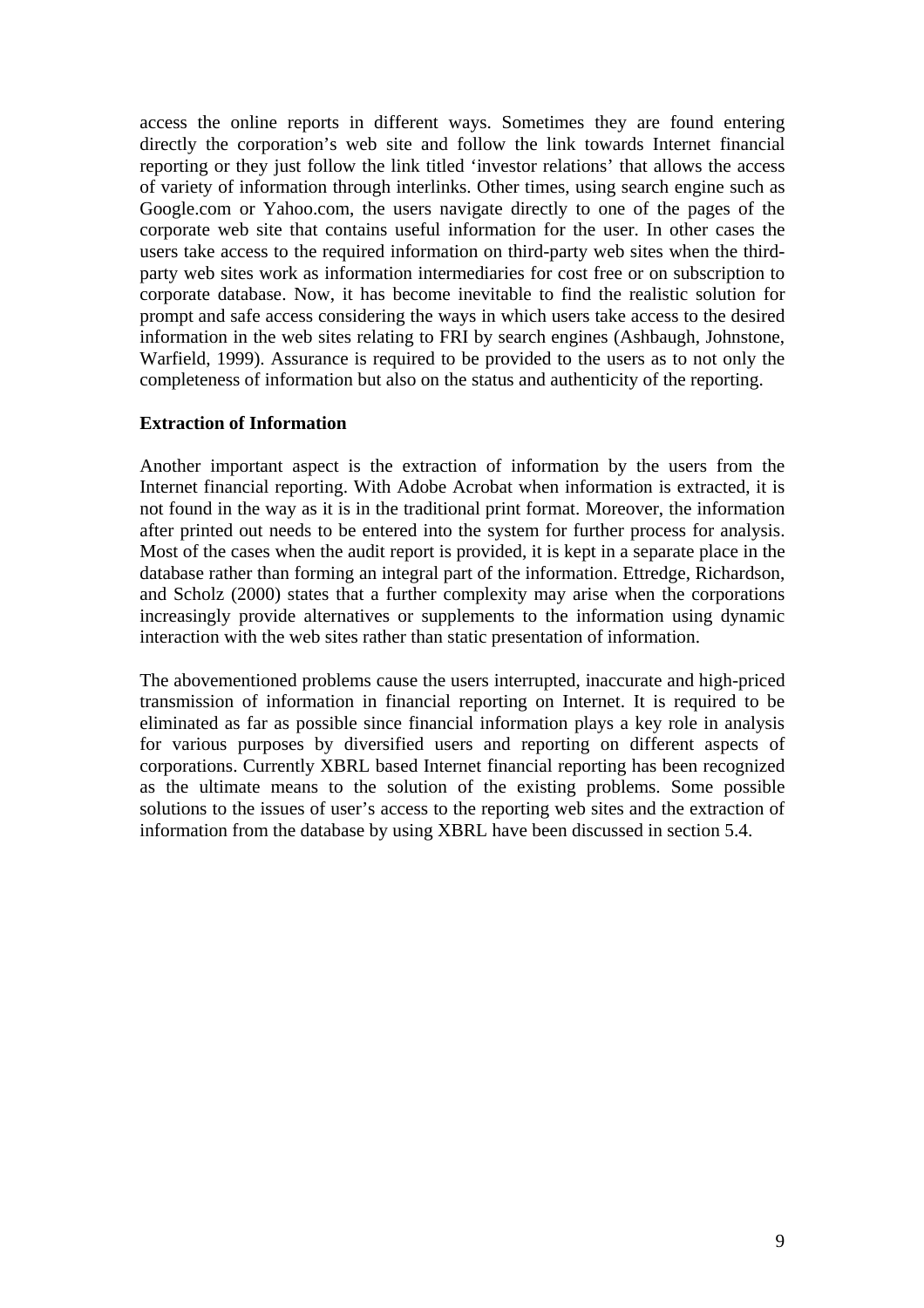### **Scope of Audit**

Lymer (2003) states that since the reporting activity diverts from paper-based to online reporting, the role of external auditors needs to be changed. In a paper based reporting environment the extent to which auditors are required to specifically examine other information is limited to that produced as a part of the package of the annual report (Debreceny and Gray, 1999). As financial reports deliver only a small part of the corporate web site, manipulated presentation of information may take place for which the auditors may be held liable primarily. Therefore, determination of external auditor's responsibilities becomes difficult.

The corporations should use some indications in their web sites to remind the users regarding the audited information they are viewing. In addition it has become imperative to broaden the range of information to be audited by the auditors where the corporation distributes financial and performance reflecting information through reporting on Internet, such as Director's Report and Operating and Financial Review (OFR). It will make the companies confident to release more detailed useful information as these would be audited and the ultimate benefit would certainly go to the users. The more the practice of Internet-based financial reporting grows up, the more is the increase in the auditor's responsibility. It is necessary to redefine the extent and depth of information to be reviewed by the auditor in the context of internet reporting.

## **INSTITUTIONAL PRONOUNCEMENTS ON FINANCIAL REPORTING ON INTERNET**

In spite of rapid expansion of financial reporting, web sites show wide variations both in terms of the amount of content and style of presentation. The variations in web based financial reporting between companies are so extensive that it creates an impression of absence of rules for financial reporting on the web. Necessary experimentation is desirable in this stage for ensuring the harmonized shape of FRI for future. Following is a review of recommended guidelines issued by different organizations at different times in respect of FRI with a view to finding solutions to the relevant problems in the context of Bangladesh.

## **International Accounting Standards Committee (IASC)**

The International Accounting Standard Committee commenced the progress of this subject by issuing an extensive discussion paper titling 'Business Reporting on the Internet' in November 1999 (IASC, 1999). This paper involves a survey of some 660 company web sites in 22 different countries. It also sets out a recommended standard for the presentation of financial reporting based on recommendations issued by Toronto Stock Exchange and the French securities market regulator. Recommendations cover subjects such as referencing multiple online files. Multiple GAAP reports, the completeness of data, the use of International Accounting Standards (IASs), the presentation of extracts from financial statements, the presentation of financial statement components, currency conversions, language translations, accessibility, security and errors. Moreover, a long term project to meet the need for more specific accounting standards and amendments to existing standards related to release of reporting information electronically is taken.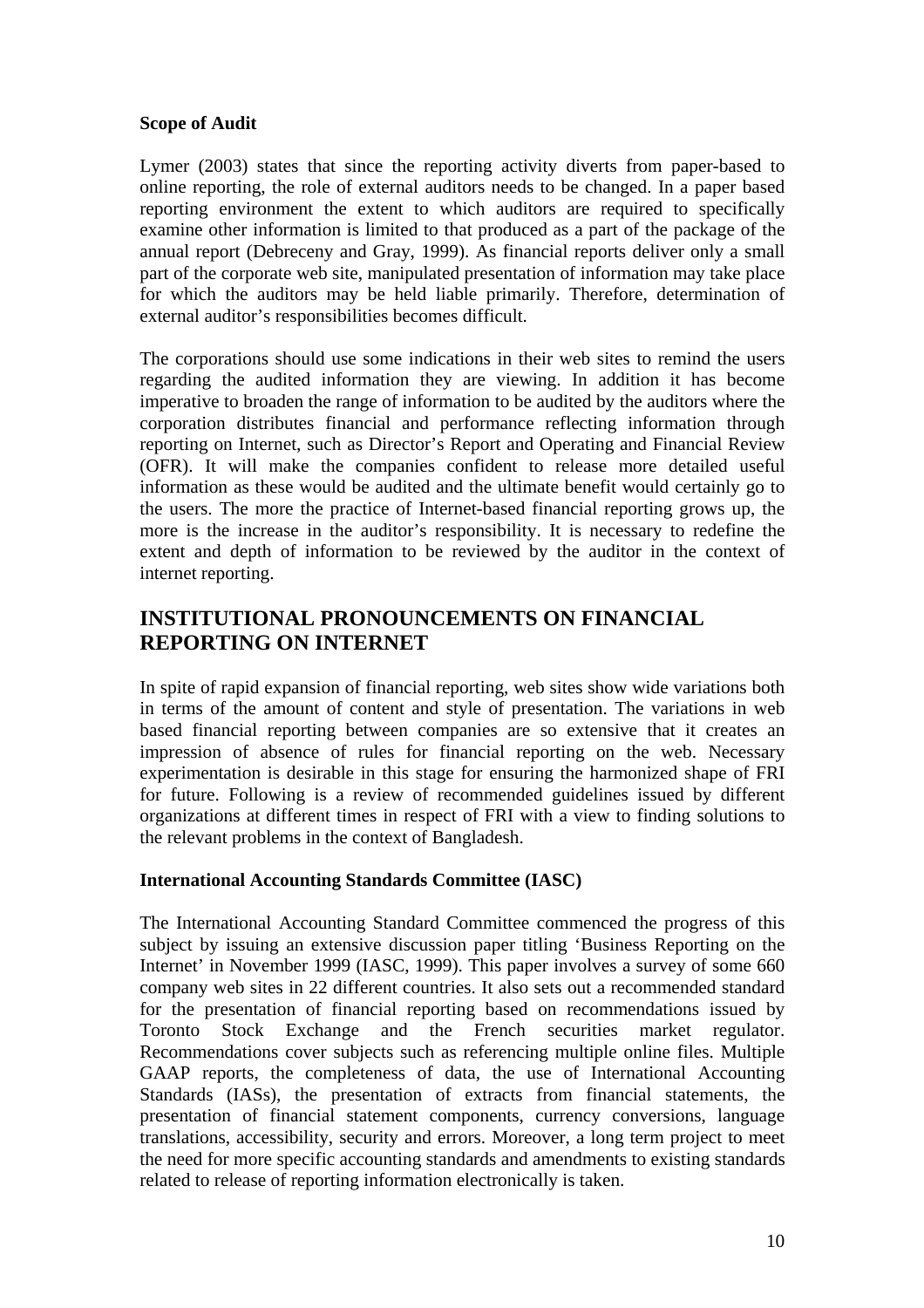The proposed code inevitably included the elements relating to the audit of Internet Financial Reporting. The coherent roles of the auditors have been established in the proposal in making clear on which information reported in the web site they take responsibility for ensuring the web site, outlining areas where the reporting entity has deviated from the code of conduct and monitoring the changes and developments in the corporate web site. Such monitoring role of the auditors would enhance the quality of the web site and ensure the credibility of the information dissimilated to the investors.

## **Institute of Chartered Secretaries and Administrators (ICSA), UK**

A consultative document (ICSA, 2000) on electronic communication has been produced by the Institute of Chartered Secretaries and Administrators of United Kingdom works as guidance for companies. This paper discussed extensively the procedure to develop a full-fledged electronic communication system for the companies so as to distribute data to their shareholders. It asserted some alternatives which suited better to online presentation of corporate financial information.

The document suggests that the home page of company's web site should include a direct link to the package of statutory and financial information that is required to make open for public. Thus, it suggests the best practice through which the corporations can make financial information easily available to the shareholders and other interested parties through Internet.

The IASC recommends that in order to avoid confusion in the information presented, hyper-linking of information should be done carefully. The links should be placed in the web site to reduce the risk. The paper also suggests that by applying any method audited information and verified data are required to be differentiated from un-audited information.

## **Accounting Standards Board (ASB), UK**

As a part of its 'Year-end Financial Reporting Project' Accounting Standard Board (ASB) of UK published a discussion paper in February 2000. This paper emphasized on release of summary data after year-end and before production of full form of annual reports. Complete and audited statements will appear on the web site at a later date.

The ASB paper recommended for further regulation to regulate the releases of the data online by the corporations. The paper also addressed critical issues regarding inconsistency and misunderstanding and asked for special consideration of auditors to ensure the reliance and credibility of the information received by the users.

The work of the discussion paper was being carried out by the ASB at the same time when review of UK Company Law was in process and the ASB released to the working group the consequential amendments of Company Law in detail in conjunction with its discussion in the paper. Inserting the references, the white paper on Company Law review acknowledged the significance of developments in Internet based financial reporting for future financial reporting framework.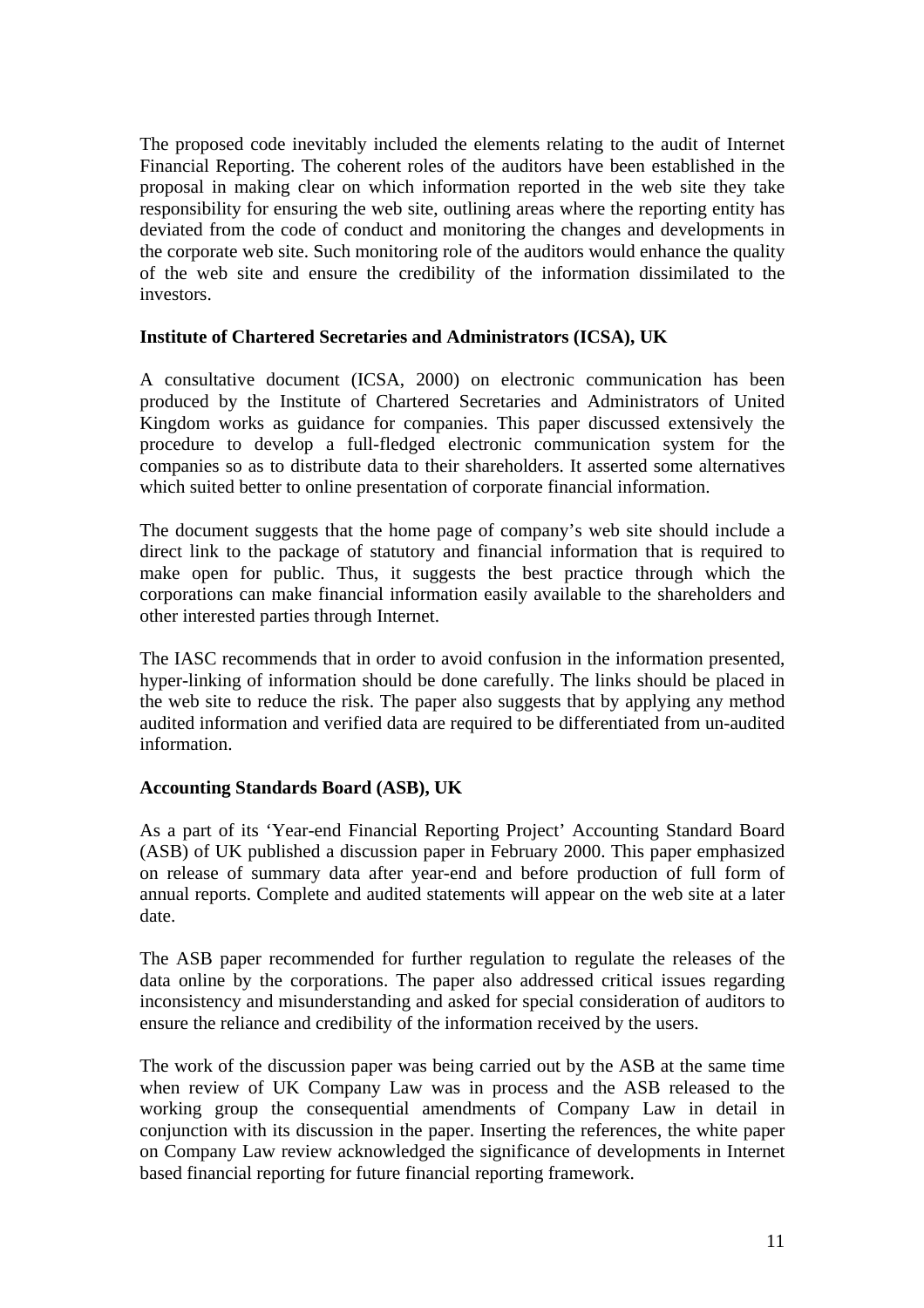### **Financial Accounting Standard Board (FASB), US**

In the progress of the project undertaken on Business Reporting, FASB made statements on different aspects of Internet based corporate reporting. The first report issued under this project, *Electronic Distribution of Business Information* (FASB, 2000), emphasized on the integration of disclosed information on Internet with information issued in other formats. This report also addressed the issue of timeliness and completeness of the information disclosed in electronic means.

This report shows concern for the risks that may arise due to inappropriate hyperlinking of information from different sources of which the auditors should be aware. It argues that, since it is not possible to insert information in Internet financial reporting in the same way it is found in the printed annual reports, natural contextual link between the information may not be appropriate.

#### **Institute of Certified Public Accountants of Singapore (ICPAS)**

In 2001 the ICPAS has published a discussion paper (ICPAS 2001) on electronic filing and reporting of business information. In this paper, web-based financial reporting has been regarded as cheaper and easier than financial reporting on paper. They have necessarily addressed the importance for adoption of a framework for electronic filing and of business financial information to the public and other mandated disclosure and filing to government agencies. The paper stressed that all elements of the financial reporting supply chain, such as corporations, the government, accountants, auditors, information intermediaries and the general investors would be able to exploit the reusability of reports. The paper envisaged that XBRL based on XML would be used for a range of regulatory and information filings as well as required and voluntary financial disclosures by corporations.

### **Securities Market Regulators**

In many countries the security market regulators issue the primary regulations related to release of corporate reporting data by the companies listed with stock exchanges. In fact these regulatory bodies are the first to show concern and create regulations directly to control distribution of corporate data through Internet. The French Securities Regulator, Commission des Operations de Bourse (COB) and Toronto Stock Exchange (TSE) were first to make important announcements regarding web based corporate reporting. Subsequently after realization of the magnitude, other stock exchanges and security market regulatory bodies of different countries commenced to follow them. COB and TSE released proclamations on general issues of information quality, credibility and availability. The COB also expressed the necessity of the development of specific audit guidelines for Internet financial reporting (COB, 2000). They are found concerned about the distribution of false information via web sites and other electronic means.

## **EVALUATION OF INTERNET BASED FINANCIAL REPORTING IN BANGLADESH**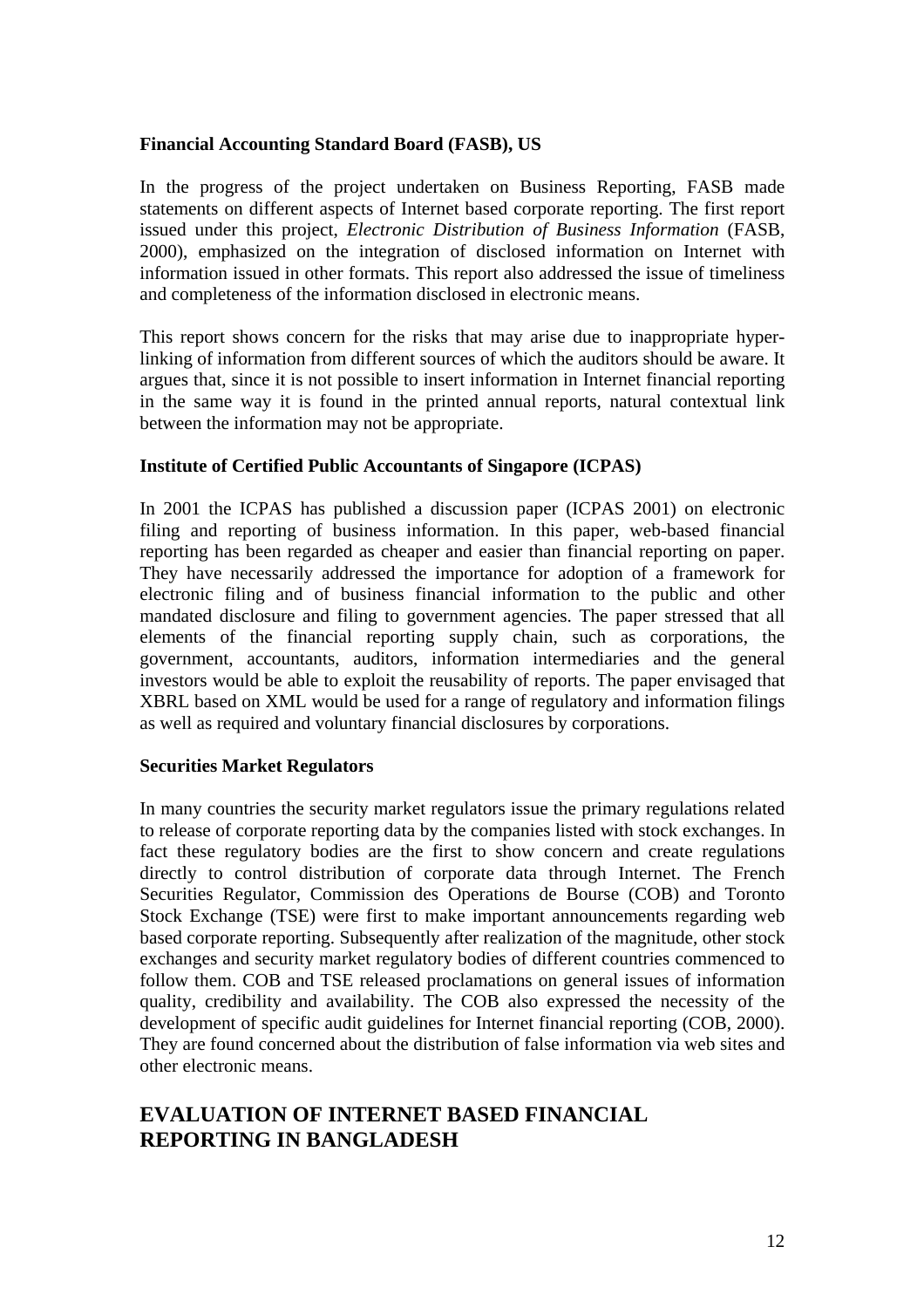Bangladesh is a developing country where the use of internet has evolved for the last twelve years at large. Initially the internet was used mainly for the purpose of sending and receiving emails but the use has been diversified in areas such as dissemination of information and e-commerce. The practice of corporate reporting on the net is rather new in Bangladesh dating back to about five years. However this practice by the corporations has been expanding day by day, partly due to the fast development of the securities market in Bangladesh. In terms of compliance of standards and appropriate technology implementation in corporate reporting, Bangladesh is yet to become fully developed and to offer a well-defined structure.

Among the companies using the net for corporate reporting purpose, the pioneers are the companies under Beximco Group. Corporate reporting was initially confined to mostly non financial information such as product and marketing related issues while financial information has become an integral part of the contents of the companies' websites in recent years.

We performed a search on the World Wide Web using a combination of knowledge of websites and search tools to discover the homepages (main web sites) of the top 30 companies on the Chittagong Stock Exchange (CSE) out of A and B categories. A and B categories include first and second class companies, the segregation of which is made by CSE considering the performance in terms of dividend percentage, compliance of securities related rules and other capital market parameters. The research reveals that 12 (40%) of the top 30 companies in Bangladesh at present have websites for the purpose of promoting their businesses. The question arises whether the practice is efficient enough to be characterized as a new kind, to support the needs of different groups of participants. In the following the research attempts to analyze in detail the current content, security, and presentation standards of FRI in Bangladesh.

### **Review of Content**

Typically financial reporting is performed by the companies through publication of annual reports. The content of printed annual reports is nationally standardized by the accounting standard setters which are Securities and Exchange Commission (SEC) and The Institute of Chartered Accountants of Bangladesh (ICAB). But the content of digital annual report is not yet nationally standardized by the concerned bodies. Therefore, the contents of digital annual reports are not similar for all companies. Table 2 shows the contents of reports of sample companies presented on their websites.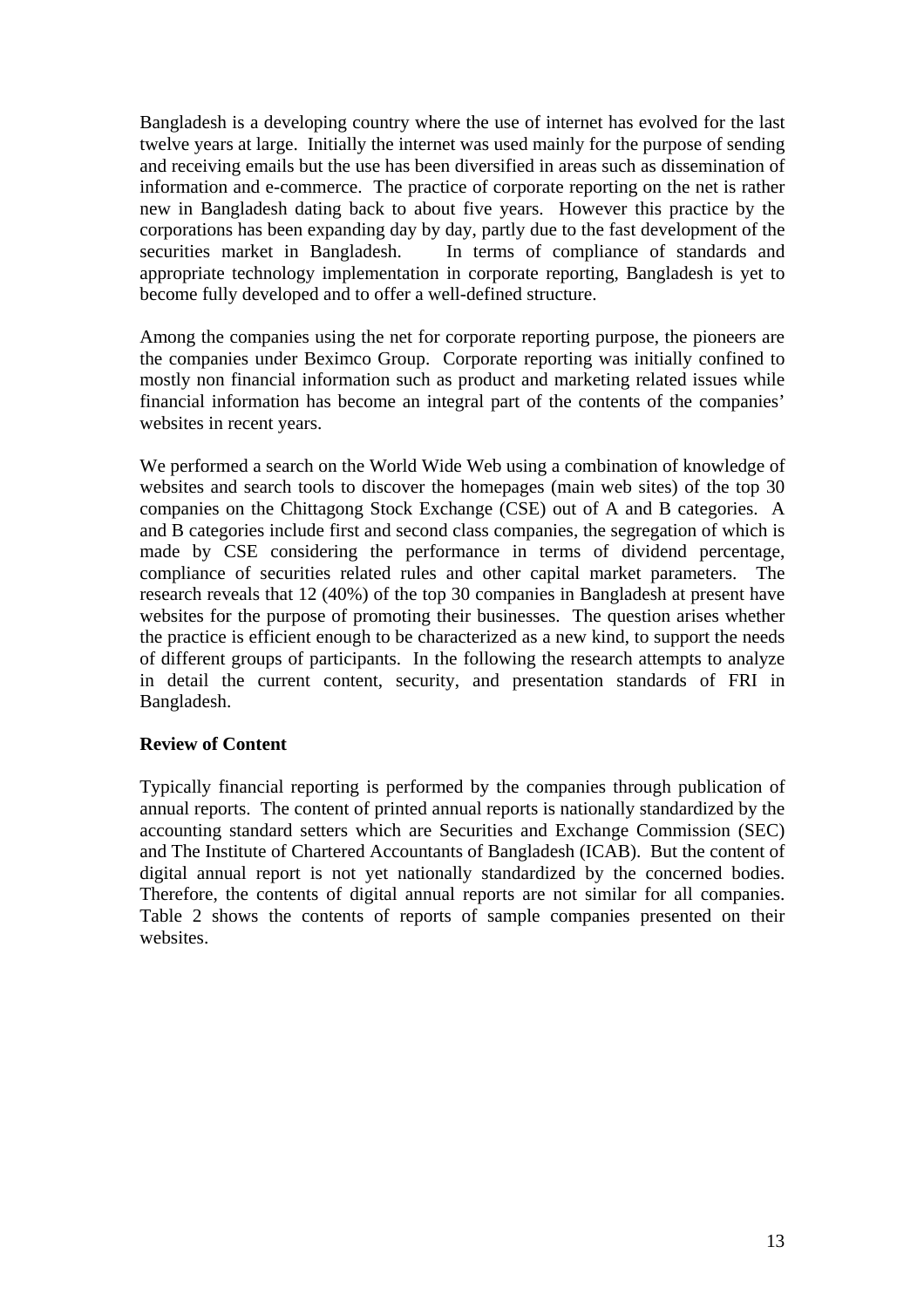| <b>Attributes</b>                    | No.             | 多ん       |
|--------------------------------------|-----------------|----------|
|                                      |                 |          |
| Chairman's Message                   | 10              | 83       |
| Corporate Information                | $\overline{12}$ | 100      |
| Board of directors and officers      | 9               | 75       |
| <b>Customer Profile</b>              | $\overline{7}$  | 58       |
| Employee profile                     | 1               | 8        |
| Corporate Citizenship -              |                 |          |
| None                                 | 4               | 33       |
| Social                               | 7               | 58       |
| Environmental                        | $\Omega$        | $\Omega$ |
| Social and environmental             | 1               | 8        |
| Financial highlight summary          | 10              | 83       |
| Auditor's report -                   |                 |          |
| None                                 | 6               | 50       |
| Signed                               | 6               | 50       |
| Not signed                           | 0               | 0        |
| Management report or MD&A            | $\overline{7}$  | 58       |
| <b>Balance Sheet</b>                 | 9               | 75       |
| <b>Income Statement</b>              | 9               | 75       |
| <b>Cash Flow Statement</b>           | 8               | 67       |
| Statement of Shareholders' equity    | $\overline{6}$  | 50       |
| Notes to the financial statements    | 6               | 50       |
| Segment report                       | 5               | 42       |
| Proxy statement                      | $\overline{5}$  | 42       |
| Financial ratios -                   |                 |          |
| None                                 | $\overline{7}$  | 58       |
| In context only                      | 0               | 0        |
| tables and in context only           | 5               | 42       |
| Vision statement                     | 11              | 92       |
| Consolidated statement of operations | 5               | 42       |
| Quarterly statement                  | $\Omega$        | 0        |

**Table 2: Attributes of Financial Reporting Websties of Bangladeshi Companies.**

### Source: *Internet Survey*

The above table shows that 75% of the companies having website disclose financial statements on internet. The remaining 25% companies have their websites but they do not disclose major financial information through the websites. It is also observed that the contents of digital annual report of the companies often differ from the contents of the printed report.

## **Review of Security**

Since authenticity and integrity problems arise in the case of digital documents, a digital copy of a financial report with full information cannot be considered as equivalent to the printed report. Paper is a static medium. The printed version of an annual report with an auditor's signature guarantees the authenticity and integrity of the information which is found absent in the digital documents. The practice shows that auditors' reports and signatures are copied to the corporations' websites. It is also found impossible to be sure that digital version of any annual report found on the web is identical to the printed version of the same. Since in accordance of security status of the corporate websites changing the document is allowed, it is arguable that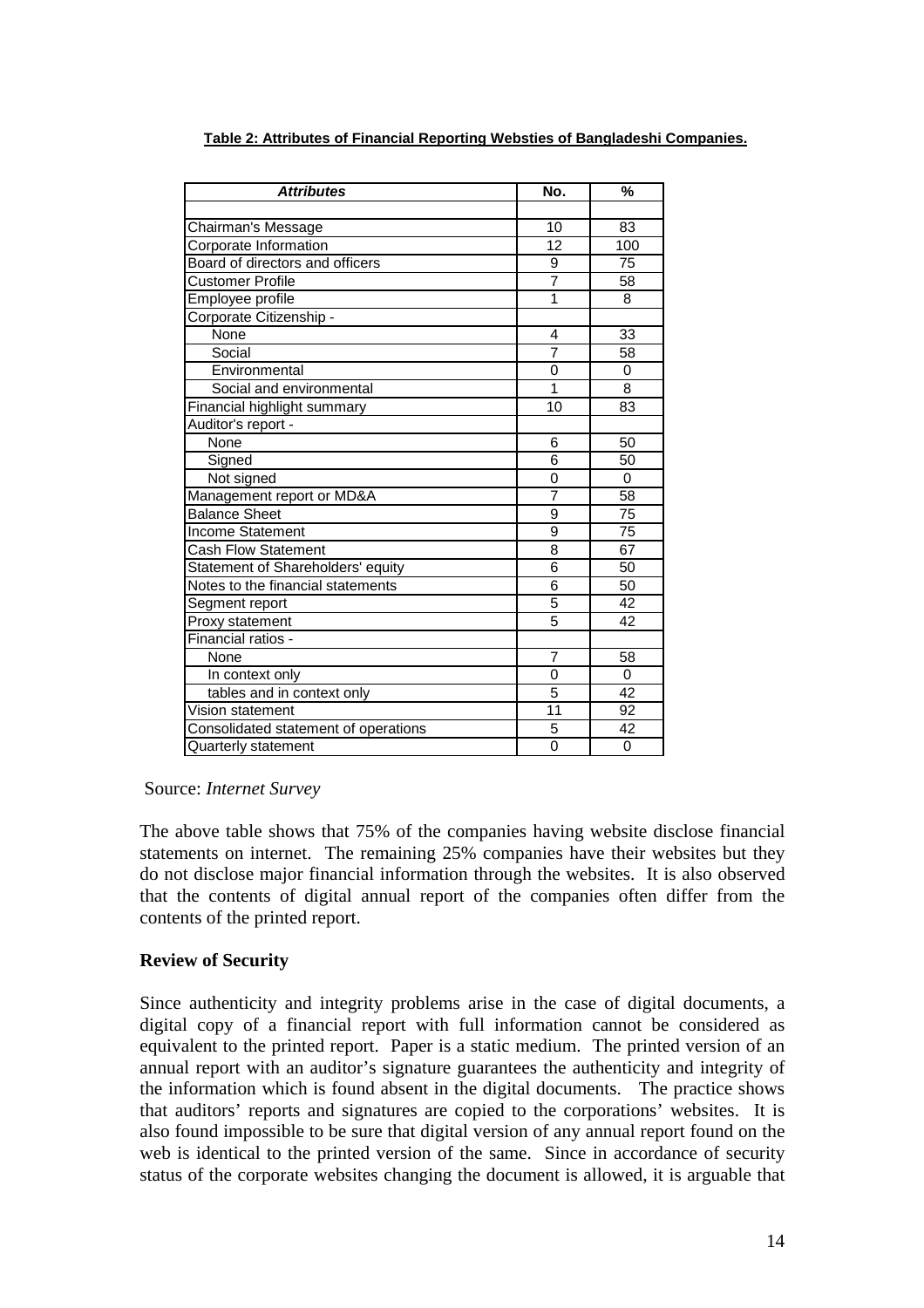the manipulation of digital information is possible and even the homepage and the "www" address could be provided by another entity. Digital financial reports encrypted with the auditor's digital signature could not be found on any of the sample homepages.

## **Review of Presentation**

A digitally distributed annual report can meet the same acceptance of its printed version when the authenticity and integrity of the information are secured. The presentation mode can derive importance if it can provide added advantages like easy and swift access to the data via Internet, facilitation of information retrieval and further processing. These finally result in reduction in cost and time both for the corporations and the users. Table 3 shows the mode of presentation used by Bangladeshi companies for web-based financial reporting.

## **TABLE 3: PRESENTATION MODES OF FINANCIAL INFORMATION ON BANGLADESHI COMPANIES' WEBPAGES**

| <b>Mode of Presentation Format</b>          | <b>Percentage</b> |  |
|---------------------------------------------|-------------------|--|
| Processable Format e.g. MS Word or MS Excel | $0\%$             |  |
| PDF (Adobe Acrobat Format)                  | 80%               |  |
| HTML                                        | 20%               |  |
| XML or XBRL                                 | 0%                |  |

Source: *Internet Survey*

From the above table it is understood that most of the companies having websites (80%) present financial information in PDF format. On the web pages examined none of the PDF formatted annual reports were found hyper-linked. Further PDF does not allow automated processing of information.

The table further shows that only 20% of the companies having website present financial information by using HTML. These HTML documents consist of text, graphics and hyperlink to other documents for more detailed information. But the data included are not encoded to be processed automatically by the user's computer. Lastly the table shows, XBRL which has reached its growth stage worldwide as a technology product in FRI, has not been initiated yet in Bangladesh.

## **PROBLEMS AND RECOMMENDATIONS**

The pattern of FRI has become a topic of debate in many countries. Globalization and growth of multinational enterprises have led to increased importance of international debate as well. While continuous discussion and research are carried out to define the possible role of internet in the financial reporting domain, adequate awareness is not observed nationally in Bangladesh.

Based on the analysis performed in the preceding section regarding the present scenario of the financial reporting practices of Bangladeshi companies on internet, it is evident that a number of problems prevail in it and demands significant consciousness and timely solutions to the problems. The paper attempts to uncover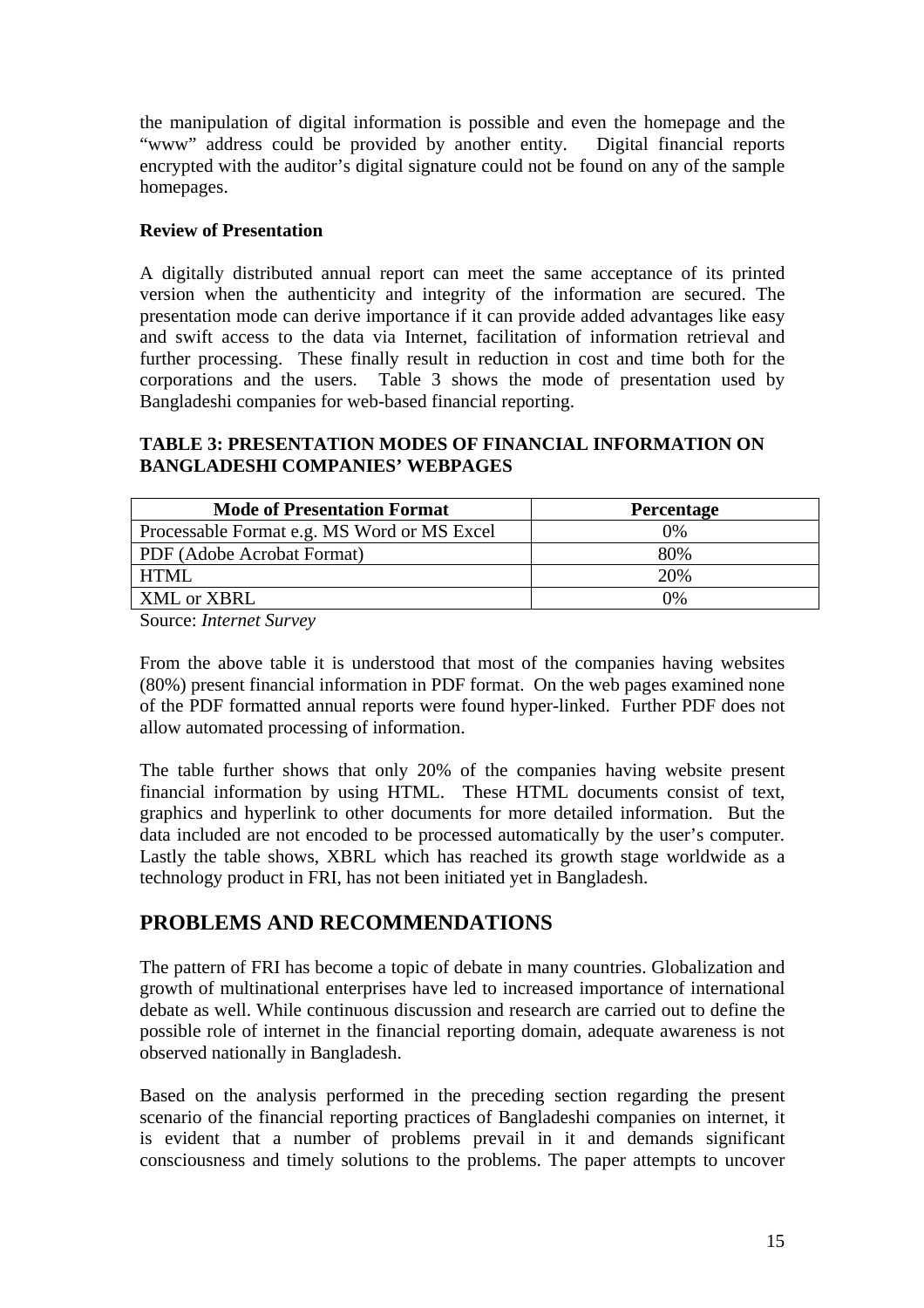the prevailing problems by critical scrutiny of responses made in questionnaire survey and focus group discussion (FGD).

## **Users Expectation Gaps**

The questionnaire survey finds that almost all the respondents who are the regular users of financial information, visualize internet as one of the flourishing means of corporate financial reporting. 73% of the respondents have Internet access considering both permanent and casual types and around forty percent of the same seldom browse corporate websites for financial information. Against this backdrop, the research interest was to identify the problems through learning the attitudes of the respondents towards FRI in Bangladesh. Table 4 shows the opinion expressed by the respondents regarding the factors relating to FRI.

### **TABLE 4 OPINIONS OF SAMPLE RESPONDENTS REGARDING FINANCIAL REPORTING ON INTERNET**

| <b>Variables Considered</b>                                                                                                                      | <b>Average</b><br><b>Scores</b> | <b>Remarks</b><br>(T-test Result) |
|--------------------------------------------------------------------------------------------------------------------------------------------------|---------------------------------|-----------------------------------|
| In current era Internet can be an effective vehicle of<br>financial information dissemination                                                    | 2.19                            | Insignificant                     |
| Information of financial reporting on corporate websites is<br>not reliable and credible                                                         | 2.15                            | Insignificant                     |
| Contents of corporate financial reports on Internet found<br>on web are not sufficient to meet the quest                                         | 2.10                            | Insignificant                     |
| Information presented in financial reports on Internet does<br>not include all that found in its printed version thereby<br>undermine usefulness | 1.93                            | Insignificant                     |
| Companies do not post financial information on their<br>websites maintaining punctuality                                                         | 1.90                            | Insignificant                     |
| Retrieval of financial data from corporate websites is not<br>always cost effective                                                              | 1.76                            | Insignificant                     |
| The listed companies do not disclose the market position<br>of their securities on regular basis                                                 | 1.82                            | Insignificant                     |
| Layouts followed by the companies in Internet based<br>financial reporting are not homogeneous and consistent                                    | 1.90                            | Insignificant                     |
| Forecasting on financial position and managements future<br>plan are not the integral parts of information contained in<br>corporate websites    | 2.12                            | Insignificant                     |
| Total                                                                                                                                            | 1.98                            | Insignificant                     |

Source: *Field Survey*

Table 4 reveals that the aggregate overall score of the opinions of the sample respondents regarding inaptness of FRI in fulfilling the contentment of the users of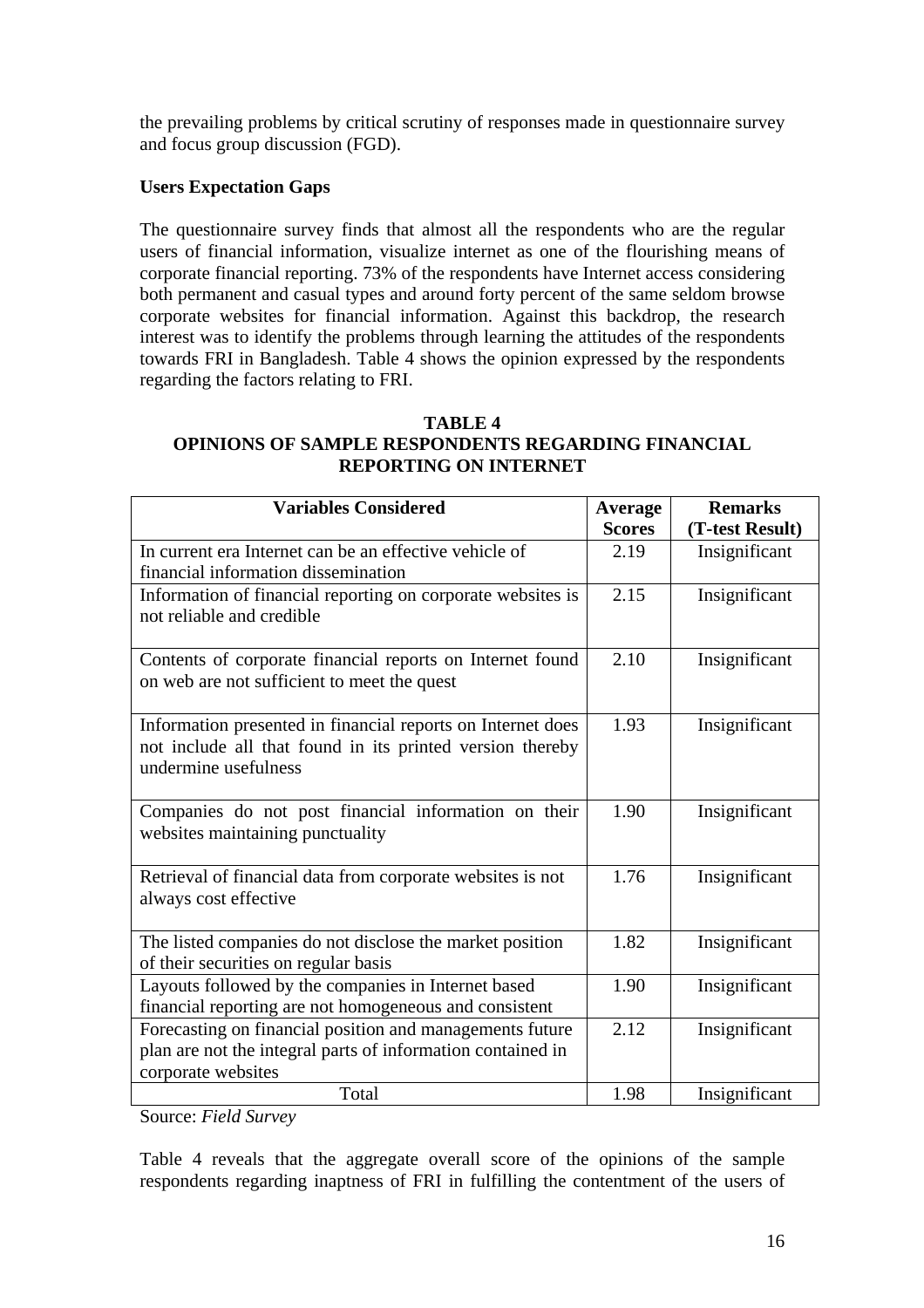financial reporting is 1.98 and the range of score is from 1.76 to 2.19. From table 4, it is evident that FRI presently practiced in Bangladesh is not apposite. The issues that are felt responsible for expectation gaps have been addressed below.

#### *Reliability*

Financial information is reliable to the extent that it is verifiable, is a faithful representation and is reliably free from error and bias (Keiso, Weygandt, Warfield 2002). Due to lack of certification of official authority on whom responsibility are conferred, corporate websites in Bangladesh cannot be regarded a reliable source of financial information. Trustworthiness of FRI can be met when it is accompanied by digital signature of responsible authorities. For example auditors' report should include auditors' digital signature and directors' report should comprise digital signatures of representative directors.

#### *Contents of Report*

Financial reports on website of all the sample companies are found to have smaller contents than their printed form which makes it of little use for the investors. FRI should contain full set of information with predictive value and feedback value so as to be relevant for decision making by users. FRI is required to be formatted in such a way that any user is allowed to explore distinct information in database through hyperlink.

#### *Usefulness of data*

Investors require financial data from financial reports with a view to analyzing them and thus facilitating investment decisions. That is why investors like to be acquainted with such format of FRI that will allow them to retrieve information readily useable for further analysis. This facility is not provided at present because all companies use Acrobat and HTML in FRI. This problem can be solved by inducing business enterprises to adopt most modern technology, XBRL which allows to download any precise information with adequate details.

#### *Timeliness*

Timeliness is a primary ingredient of financial information. For financial information to be relevant it must be presented on a timely basis, otherwise it would be mush less useful for decision-making purposes. It is obvious that user's expectation encompasses prompt release of financial reports, especially all types of price sensitive information on corporate websites.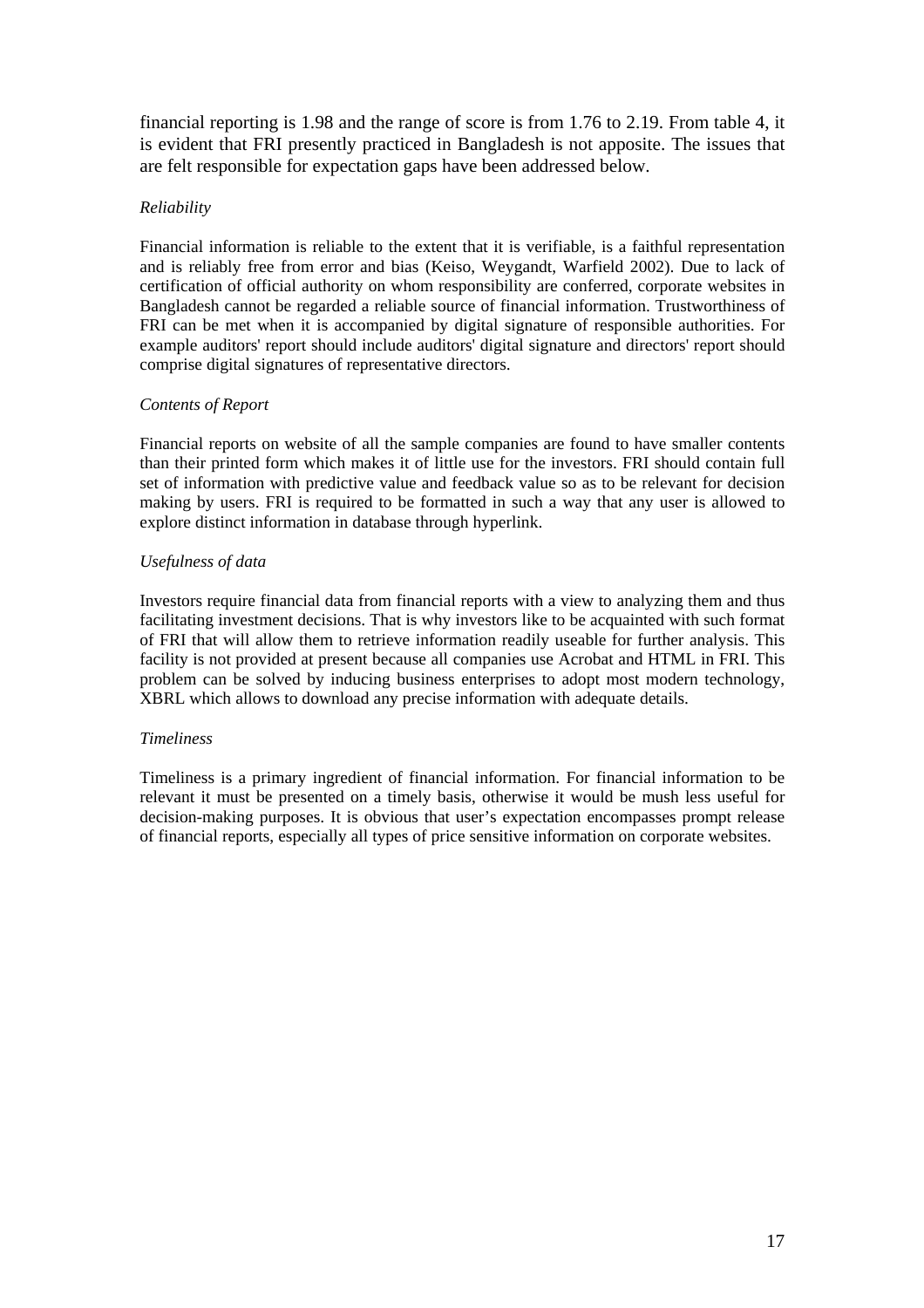#### *Cost Effectiveness*

Too often, users assume that information is a cost free commodity. They weigh cost of providing the information against the benefits that can be derived from using the information. In order to justify, the benefit perceived to be derived from using the required information must exceed the costs perceived to be associated with it. Companies should provide financial information on their web in various useful formats considering expectations of different user groups.

### *Market Position*

In Dhaka Stock Exchange (DSE) and Chittagong Stock Exchange (CSE), the companies enlisted their securities are graded based on a number of criteria. Such market positioning is not found in a corporate web site when the company suffers with its position. The users demand fair information on the position of corporate securities in the capital market. This expectation can be fulfilled by making own security positioning disclosure in FRI of the listed companies mandatory.

#### *Comparability and Consistency*

The user's expectation reveals that information about an enterprise is more useful if it can be compared with similar information about another enterprise and with similar information about the same enterprise at other points in time. Such attribute on FRI is absent because companies do not follow a uniform presentation of financial data on the web. To ensure comparability and consistency of FRI, corporations must adhere to "Bangladesh Accounting Standard (BAS) 1: Presentation of Financial Statements".

### *Forecasting and Future Plan Projection*

Most of the investors want companies to post their future plan and other such projections on the FRI thus helping them in making investment decision. However the experience of the investors suggests that there is a gap between forecasting and its implementation by a limited number of companies which exhibit related information on the web. In order to aid the decision making process of the investors, forecasting by the listed companies may be made mandatory on a regular basis subject to disclosure of implementation of preceding projections.

### **Inadequate Technology**

The technology applied in Bangladesh by the companies for FRI is not adequate and pragmatic. Since XBRL is able to optimize the utility of FRI, it has been globally recognized as the most effective technology to report financial data on the net (Poon and Li, 2003). Therefore it may be suggested that Bangladeshi companies should adopt this technology in order to keep pace with the global developments.

### **Lack of Professional Apprehension**

In the developed countries, such as The United States, professional bodies release pronouncements regarding FRI that contributes to the development in the internet based financial reporting. Such practice is not a part of activities of the local professional bodies namely The Institute of Chartered Accountants of Bangladesh (ICAB) and The Institute of Cost and Management Accountants of Bangladesh (ICMAB).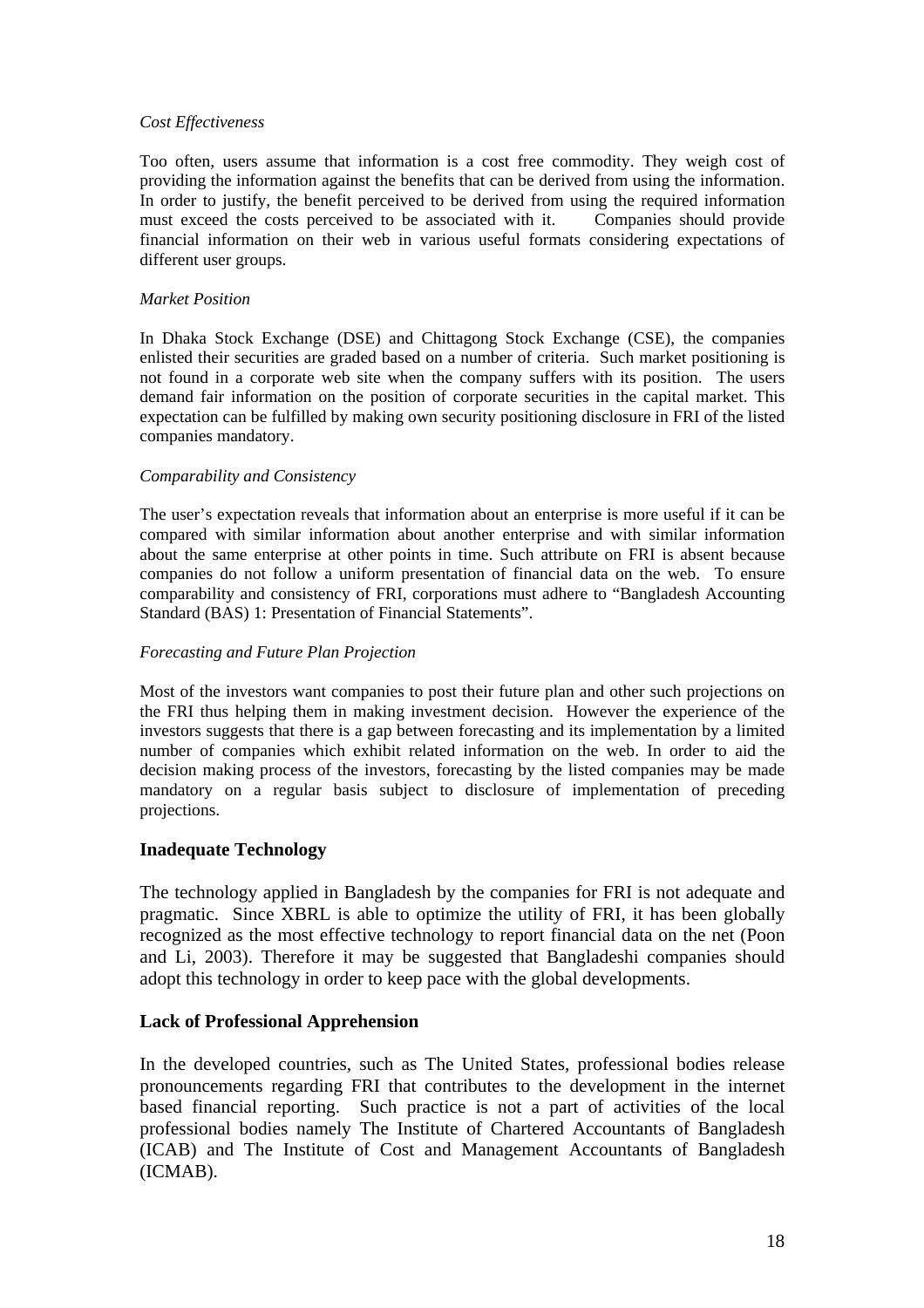#### **Unregulated Environment**

FRI in Bangladesh is emerging in such an environment which is not being regulated by SEC. Being the supreme regulatory authority and preserving the power to enact laws, SEC should promulgate a separate Rules to make FRI mandatory for listed companies and to regulate Internet based financial reporting of the same. The responsibility may be conferred to DSE and CSE to ensure the compliances of such Rules by the companies listed with them. In this connection, reconciliation between DSE and CSE is obvious when any listed company is found in default in compliance of the relevant Rules. In addition, a permanent consultative committee under SEC may be formed to monitor FRI practice by the listed companies of Bangladesh and suggest necessary alterations in the Rules of FRI in order to make it pragmatic.

#### **Undefined Auditor's Role**

Various auditing standards bodies of countries around the world have recognized the need for precise guidance to auditors on the implications of FRI. They have made pronouncements that felt considerably short as a response to the challenges that arise from current Internet reporting technologies (Debreceny & Gray 1999). On the contrary, current FRI practices has failed to draw attention of ICAB that is generally recognized as the local auditing standards body of the country. In addition to conventional responsibilities, ICAB ought to move forward to clearly determine the role of auditors in respect of reporting and attesting financial information on corporate websites.

## **CONCLUSION**

Since existing financial reporting rules apply equally to the financial reporting on the web, the wide range of variation observed in web based financial reporting in Bangladesh would probably draw one to conclude that some companies are violating the existing financial reporting regulations. Companies however, should not be discouraged from web based reporting. The research shows that albeit many of the issues relating to online financial reporting have been addressed by different standard setters world wide, they have been overlooked in Bangladesh and some of these issues need particular attention for continued development and further guidance in this area. Regulatory authorities and professional bodies have a public responsibility to ensure most effective and efficient distribution of financial data through Internet.

## **REFERENCES**

Ashbaugh, H., Johnstone, K. M., and Warfield, T.D., (1999), "Corporate Reporting on the Internet", *Accounting Horizons,* Vol 13, No. 3, pp 241-257.

COB, (2000), *La COB lance une consultation publique sur un project de recommendation Internet.*  Paris: Commission des Operations de Bourse.

Debreceny and Gray, (2001), "The Production and Use of Semantically Rich Accounting Reports on the Internet: XML and XBRL", *International Journal of Accounting Information Systems,* vol 2, no 1, pp 47-74.